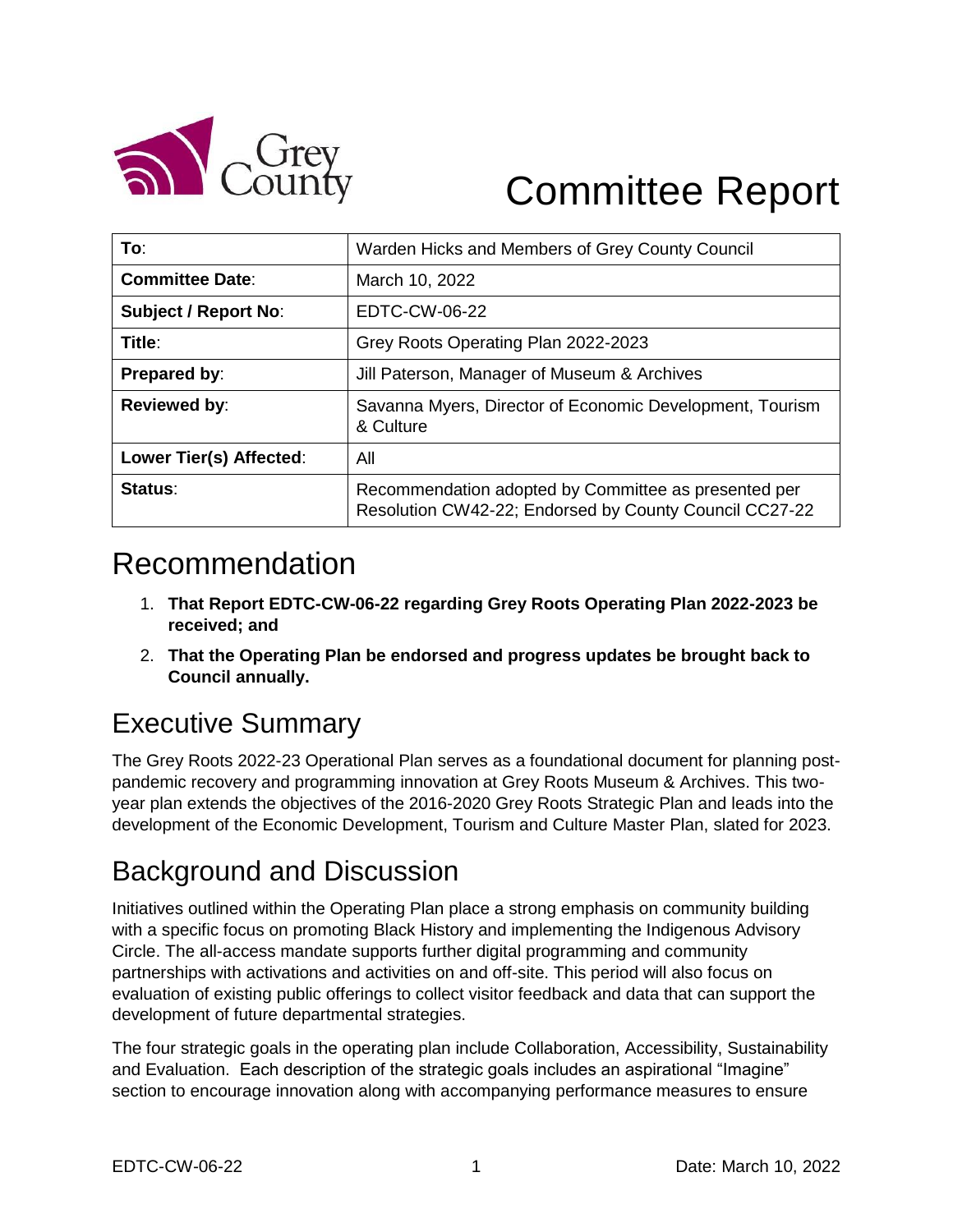resources are appropriately allocated.

#### **1. Collaboration**

Grey Roots will work to support partnerships and collaborations that create new opportunities to raise awareness of Grey County's diverse cultural history and encourage new audiences to visit the museum. Grey Roots will spark relationships between community organizations and representatives to create innovative projects, exhibits and programs that bring authentic, historically accurate and diverse cultural voices to Grey Roots' public offerings for visitors and residents in Grey County.

This strategic goal also incorporates our ongoing recognition and support of Grey Roots Museum and Archives volunteers. We will continue to provide fulfilling experiences for our talented and dedicated volunteers and explore ways to engage new volunteers in Grey Roots activities and projects. Collaboration will also be an internal focus for Grey Root Museum and Archives staff as we look for opportunities to co-operate across departments and with our Grey County colleagues.

#### **Imagine:**

- Increased representation of Indigenous, Black, and other underrepresented communities throughout Grey Roots exhibitions, programs, and events.
- A collaborative event with the Grey Bruce Local Immigration Partnership for Multiculturalism Day to celebrate newcomers to Grey County and strengthen community.
- Providing a venue for community initiatives that could offer new experiences for visitors to Grey Roots, supported by Grey Roots event and programming staff.

#### **In Development:**

- Indigenous Advisory Circle
- Community Initiatives Fund
- Black History in Grey Initiatives
- Durham 150 exhibition at the Durham Art Gallery
- Regional Agriculture Learning and Demonstration Site

#### **2. Accessibility**

Providing better access to the museum and archives can come in several forms. This goal describes our commitment to considering the needs of persons with disabilities in our design choices; exploring ways of extending access to museum spaces through the season; and developing free admission initiatives and off-site outreach programs to remove barriers to participation.

#### **Imagine:**

- Regular days where free admission or free transportation is offered to ensure all people have an opportunity to participate in the museum's offerings.
- Rotating mini exhibitions and in person programming in Long Term Care Homes.
- Developing opportunities for a collaborative event with Grey County Housing families.
- Recreational access to Moreston in the winter months for snowshoeing, cross-country skiing, or walking the trails.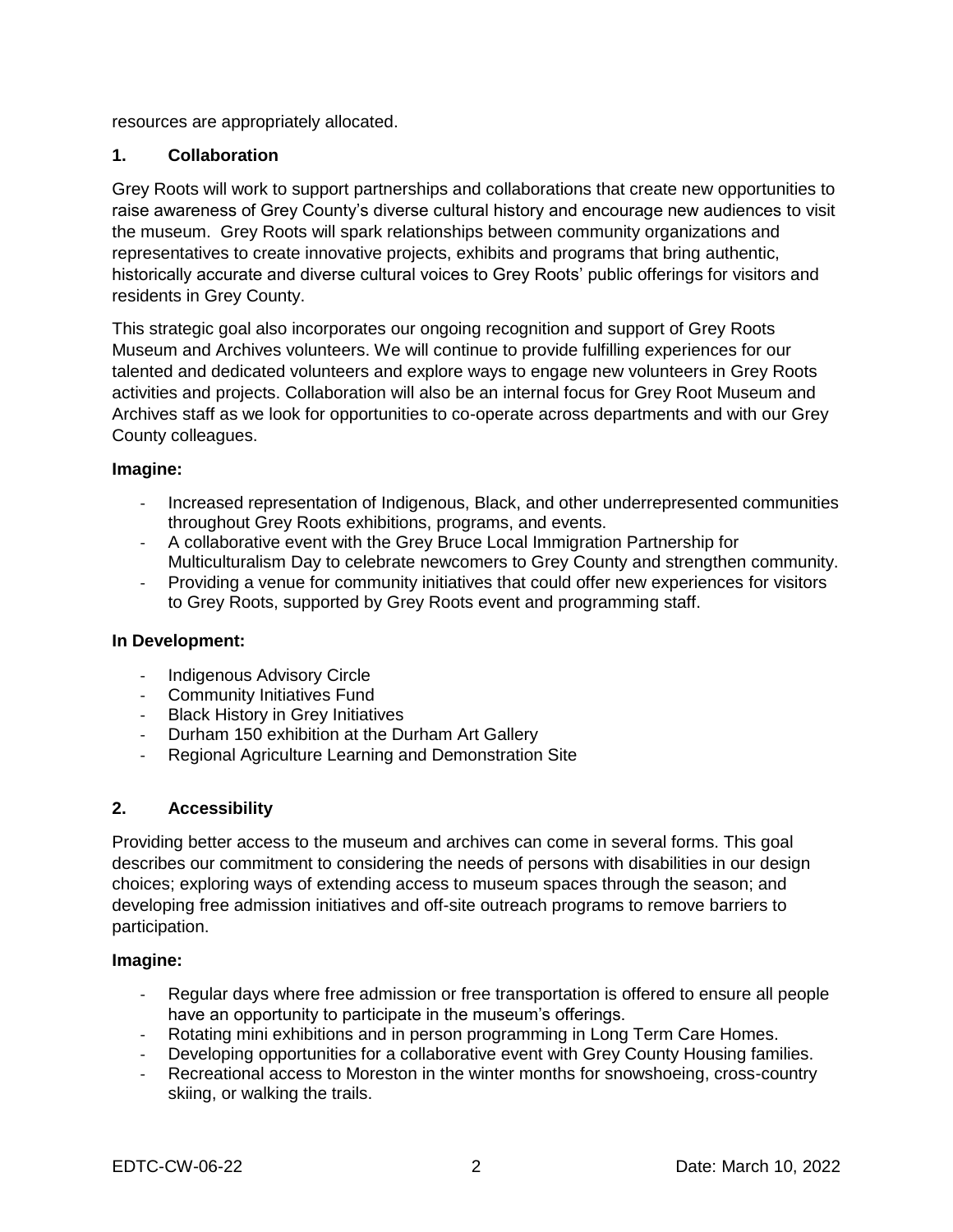- Summer evening programming like picnics or musical performances in the sunset

#### **In Development:**

- Family Pass on loan at area public libraries
- Grey County gallery redesign and general store construction accessibility considerations
- Implementing creative storage solutions to keep exhibition and display areas accessible and safe
- Outreach opportunities for the 1921 Robert Bell Steam Engine, portable railway, and Grey Roots 'fleet' of antique vehicles.

#### **3. Sustainability**

Grey Roots will create public experiences through a lens of responsible revenue generation. Through the review of existing programs, events and fee structures, we will identify which activities are covering their costs and have a demand in the community and ensure offerings are priced appropriately. When developing new public offerings, we will ensure that we are targeting our identified visitor groups i.e. families and seniors. The number of events/programs will be strategic to meeting or exceeding our revenue targets. We will build our fundraising capacity by investigating eligible government funding sources, pursuing sponsorship opportunities and philanthropic campaigns. Connecting back to our guiding principles, we will continue to focus on environmental sustainability by choosing the best practices to reduce waste and other harmful impacts on our ecosystem.

#### **Imagine:**

- A museum that is resilient and can rebound from changes in the market by leveraging a variety of revenue streams.
- A museum that lessens its reliance on the County levy.
- A museum that is useful to the community as a space to congregate in ways outside of core programs.
- An e-charging station in the Grey Roots parking lot.

#### **In Development:**

- Updated fee structure for Grey Roots Kids Camp admissions
- Children's Gallery Sponsored by Fairmount Security in yearly phased development and targeted to core audience
- New promotional materials for rentals, Kids Camp, and event schedule
- Grant funded "Digitization for Electronic Access", a joint initiative by Grey Roots Archives, Legal Services and Clerks

#### **4. Evaluation**

In anticipation of the 2023 Master Plan to be developed for the Economic Development, Tourism and Culture Department (EDTC), Grey Roots Museum & Archives is presented with an opportunity to use the next two years to gather critical data that can inform the development of the master plan. Grey Roots staff will insert an evaluation component to every appropriate aspect of the Grey Roots experience so that we can be guided by data and community feedback in the creation of a new five-year plan. This base of understanding will ensure more